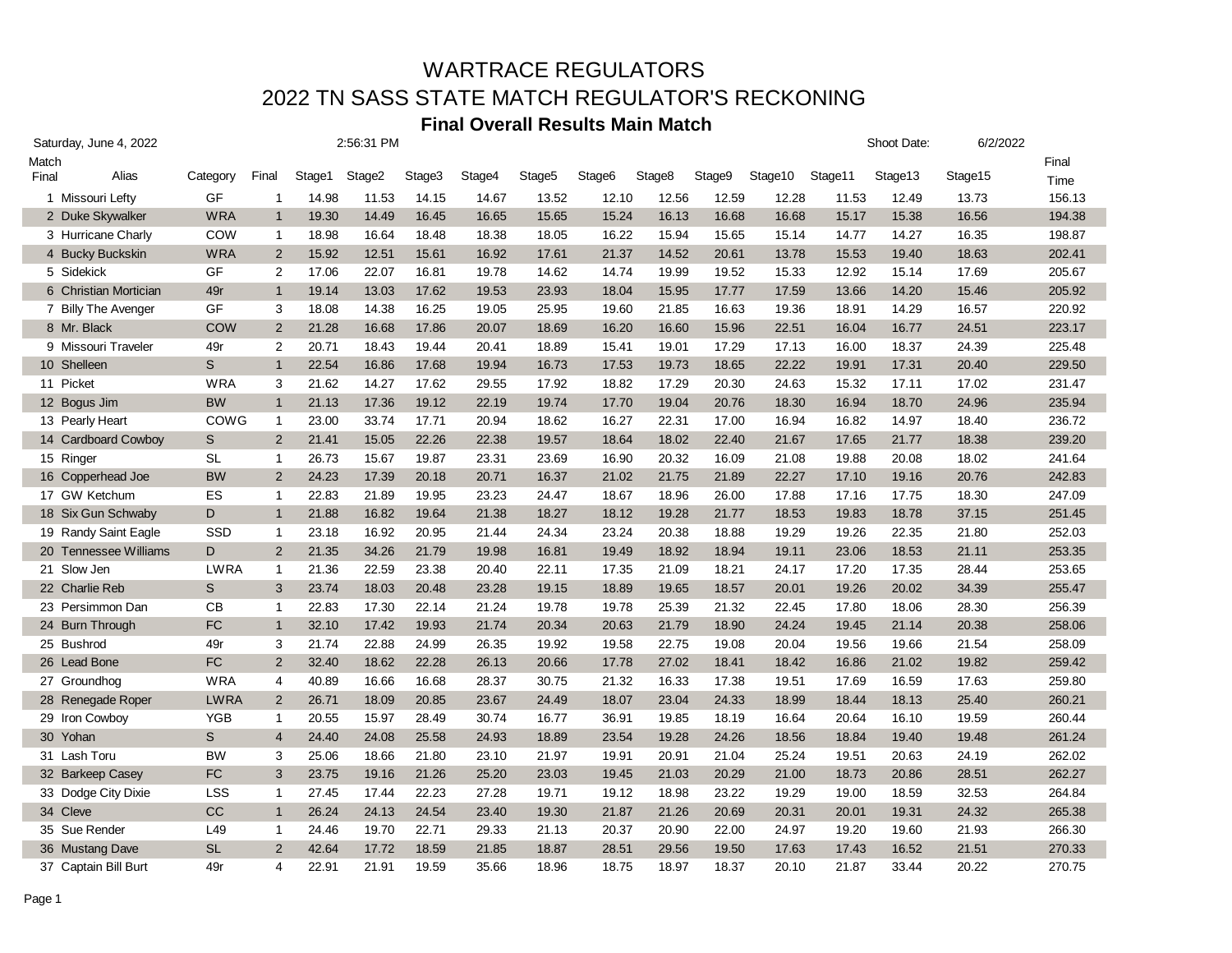|           | Saturday, June 4, 2022 |              |                |        | 2:56:31 PM |        |        |                    |        |        |        |         |         | Shoot Date: | 6/2/2022 |        |
|-----------|------------------------|--------------|----------------|--------|------------|--------|--------|--------------------|--------|--------|--------|---------|---------|-------------|----------|--------|
| Match     |                        |              |                |        |            |        |        |                    |        |        |        |         |         |             |          | Final  |
| Final     | Alias                  | Category     | Final          | Stage1 | Stage2     | Stage3 | Stage4 | Stage <sub>5</sub> | Stage6 | Stage8 | Stage9 | Stage10 | Stage11 | Stage13     | Stage15  | Time   |
|           | 38 Bush Ax Jack        | B            | $\mathbf{1}$   | 23.88  | 19.28      | 27.82  | 28.57  | 25.59              | 18.69  | 18.51  | 24.72  | 19.69   | 23.73   | 22.53       | 18.78    | 271.79 |
|           | 39 Sgt. Eli            | <b>SGF</b>   | $\mathbf{1}$   | 29.11  | 18.51      | 20.63  | 22.48  | 25.49              | 19.24  | 22.43  | 19.62  | 19.68   | 23.41   | 21.55       | 29.72    | 271.87 |
|           | 40 Ocoee Red           | <b>ES</b>    | 2              | 26.01  | 22.43      | 21.64  | 24.73  | 20.31              | 20.95  | 21.03  | 26.24  | 23.14   | 20.90   | 23.44       | 21.70    | 272.52 |
| 41 Slater |                        | GF           | 4              | 18.49  | 22.70      | 24.67  | 40.33  | 15.67              | 23.27  | 18.37  | 14.52  | 31.50   | 25.27   | 24.24       | 16.48    | 275.51 |
|           | 42 Dew R Dye           | L49          | 2              | 24.73  | 30.08      | 21.55  | 21.57  | 24.83              | 23.79  | 19.95  | 21.92  | 20.52   | 26.54   | 18.74       | 22.05    | 276.27 |
|           | 43 Lil Weasel          | CВ           | $\overline{2}$ | 25.35  | 21.77      | 25.31  | 23.78  | 25.33              | 21.91  | 21.46  | 21.97  | 21.31   | 22.54   | 22.59       | 23.37    | 276.69 |
|           | 44 Noah Fitz           | 49r          | 5              | 25.80  | 24.37      | 21.05  | 25.20  | 21.08              | 18.02  | 19.08  | 20.72  | 31.29   | 19.48   | 22.10       | 28.85    | 277.04 |
|           | 45 Max Payne           | ES           | 3              | 25.16  | 21.09      | 22.48  | 24.99  | 21.24              | 19.85  | 23.56  | 20.35  | 20.76   | 21.17   | 21.50       | 35.28    | 277.43 |
|           | 46 Kid Ray             | S            | 5              | 25.32  | 26.91      | 28.94  | 26.50  | 21.08              | 21.40  | 22.49  | 20.60  | 21.73   | 25.70   | 20.96       | 22.95    | 284.58 |
|           | 47 Dead Lee Shooter    | <b>BW</b>    | 4              | 30.52  | 18.75      | 21.44  | 30.41  | 20.46              | 20.63  | 20.05  | 22.54  | 23.67   | 19.35   | 27.33       | 30.20    | 285.35 |
|           | 48 Cotton mouth Cole   | S            | 6              | 27.81  | 23.45      | 27.05  | 28.44  | 31.50              | 20.38  | 20.63  | 19.52  | 27.18   | 19.83   | 19.17       | 20.87    | 285.83 |
|           | 49 John Derringer      | СB           | 3              | 26.77  | 20.70      | 22.80  | 28.92  | 27.13              | 23.01  | 22.05  | 21.57  | 21.08   | 23.76   | 21.21       | 27.23    | 286.23 |
|           | 50 Trail Bandit        | EP           | $\mathbf{1}$   | 24.38  | 28.11      | 22.65  | 24.29  | 24.37              | 29.46  | 20.54  | 21.26  | 19.46   | 19.95   | 19.71       | 32.67    | 286.85 |
|           | 51 Long Colt Tommy     | 49r          | 6              | 27.42  | 18.93      | 27.39  | 36.83  | 20.60              | 20.21  | 19.62  | 20.10  | 19.76   | 22.95   | 19.50       | 34.91    | 288.22 |
|           | 52 Gen MT Pockets      | S            | $\overline{7}$ | 27.90  | 23.06      | 24.91  | 28.23  | 24.24              | 20.38  | 21.56  | 37.52  | 19.13   | 21.96   | 17.26       | 22.38    | 288.53 |
|           | 53 Partner             | OL           | $\mathbf{1}$   | 26.17  | 22.87      | 26.78  | 24.34  | 20.66              | 20.21  | 36.37  | 21.42  | 24.54   | 19.59   | 22.60       | 25.33    | 290.88 |
|           | 54 Blastin' Brad       | $\mathsf{S}$ | 8              | 27.53  | 21.74      | 23.98  | 33.66  | 22.50              | 23.82  | 22.30  | 25.88  | 23.88   | 21.50   | 21.77       | 22.53    | 291.09 |
|           | 55 Widder              | <b>ESG</b>   | $\mathbf{1}$   | 24.46  | 19.67      | 27.74  | 39.09  | 17.44              | 20.53  | 21.62  | 19.78  | 21.11   | 23.43   | 21.53       | 35.45    | 291.85 |
|           | 56 Doc Roy L Pain      | <b>SD</b>    | $\mathbf{1}$   | 23.75  | 19.24      | 21.08  | 34.14  | 22.93              | 19.47  | 19.76  | 26.32  | 42.00   | 23.77   | 18.43       | 21.10    | 291.99 |
|           | 57 Whiskey Mac         | 49r          | $\overline{7}$ | 24.80  | 26.62      | 20.82  | 25.31  | 25.49              | 21.52  | 19.11  | 20.04  | 19.88   | 19.34   | 35.98       | 34.39    | 293.30 |
|           | 58 Ophelia Payne       | LS           | $\mathbf{1}$   | 27.77  | 22.88      | 25.70  | 27.42  | 23.53              | 22.58  | 23.86  | 23.88  | 25.43   | 21.68   | 24.79       | 26.82    | 296.34 |
|           | 59 Tennessee Tombstone | OL           | $\overline{2}$ | 27.37  | 20.46      | 23.45  | 25.51  | 22.50              | 22.70  | 34.98  | 22.12  | 27.12   | 28.70   | 20.29       | 23.04    | 298.24 |
|           | 60 Jake on The Take    | <b>COW</b>   | 3              | 22.93  | 31.40      | 25.23  | 27.00  | 21.55              | 24.05  | 19.95  | 23.45  | 26.88   | 21.21   | 24.10       | 31.85    | 299.60 |
|           | 61 Boben Weev          | EP           | 2              | 28.28  | 24.45      | 25.64  | 29.24  | 25.61              | 22.52  | 23.51  | 23.69  | 32.45   | 22.41   | 22.56       | 25.41    | 305.77 |
|           | 62 Wild Cactus Jack    | <b>ESD</b>   | $\mathbf{1}$   | 28.65  | 25.09      | 27.58  | 28.72  | 25.55              | 27.89  | 24.22  | 23.17  | 24.65   | 23.61   | 23.11       | 25.56    | 307.80 |
|           | 63 Sapphire Rose       | LWRA         | 3              | 33.18  | 19.53      | 23.65  | 27.18  | 26.54              | 22.35  | 28.95  | 33.01  | 24.30   | 21.84   | 25.13       | 23.62    | 309.28 |
|           | 64 Preacherman         | <b>SGF</b>   | 2              | 25.28  | 23.60      | 28.26  | 30.92  | 22.86              | 22.87  | 43.29  | 22.55  | 22.32   | 23.68   | 21.91       | 23.81    | 311.35 |
|           | 65 Willy Joe           | COW          | 4              | 26.93  | 24.42      | 24.31  | 24.44  | 21.33              | 20.32  | 20.71  | 49.28  | 27.89   | 24.21   | 26.69       | 20.90    | 311.43 |
|           | 66 Tilly Two Spurs     | <b>LWRA</b>  | $\overline{4}$ | 32.45  | 19.37      | 24.42  | 28.92  | 20.81              | 32.51  | 22.62  | 27.43  | 21.38   | 33.07   | 25.08       | 24.08    | 312.14 |
|           | 67 English Tom         | 49r          | 8              | 28.73  | 21.08      | 24.25  | 25.21  | 23.68              | 23.99  | 27.24  | 21.90  | 25.71   | 29.03   | 23.17       | 39.13    | 313.12 |
|           | 68 Lonesome Al         | <b>ESG</b>   | 2              | 27.70  | 24.97      | 35.74  | 27.78  | 24.97              | 22.63  | 29.62  | 28.02  | 24.31   | 21.84   | 21.59       | 24.83    | 314.00 |
|           | 69 Brushy Creek Bill   | <b>SSGF</b>  | $\mathbf{1}$   | 32.63  | 20.46      | 26.29  | 35.90  | 23.91              | 26.82  | 24.38  | 23.38  | 28.53   | 22.72   | 23.63       | 25.93    | 314.58 |
|           | 70 Tinhorn Timmy       | <b>SL</b>    | 3              | 27.84  | 22.76      | 24.10  | 37.16  | 24.20              | 24.36  | 23.96  | 26.72  | 25.67   | 29.00   | 24.00       | 25.42    | 315.19 |
|           | 71 Blue Eyed Drifter   | <b>BW</b>    | 5              | 28.37  | 24.48      | 24.11  | 32.87  | 24.49              | 25.36  | 22.94  | 27.42  | 24.64   | 24.57   | 33.68       | 23.61    | 316.54 |
|           | 72 Amaduelist          | <b>ESD</b>   | 2              | 44.95  | 20.64      | 22.37  | 25.43  | 22.43              | 22.96  | 44.44  | 19.99  | 21.10   | 22.61   | 21.38       | 28.78    | 317.08 |
|           | 73 Jean DUKE           | GF           | 5              | 26.35  | 24.91      | 26.27  | 28.07  | 27.90              | 24.51  | 27.31  | 23.01  | 27.85   | 22.77   | 27.96       | 31.70    | 318.61 |
|           | 74 Island Girl         | <b>LS</b>    | $\overline{2}$ | 28.11  | 31.26      | 40.47  | 25.90  | 22.00              | 34.52  | 22.64  | 23.96  | 21.73   | 24.14   | 23.17       | 22.54    | 320.44 |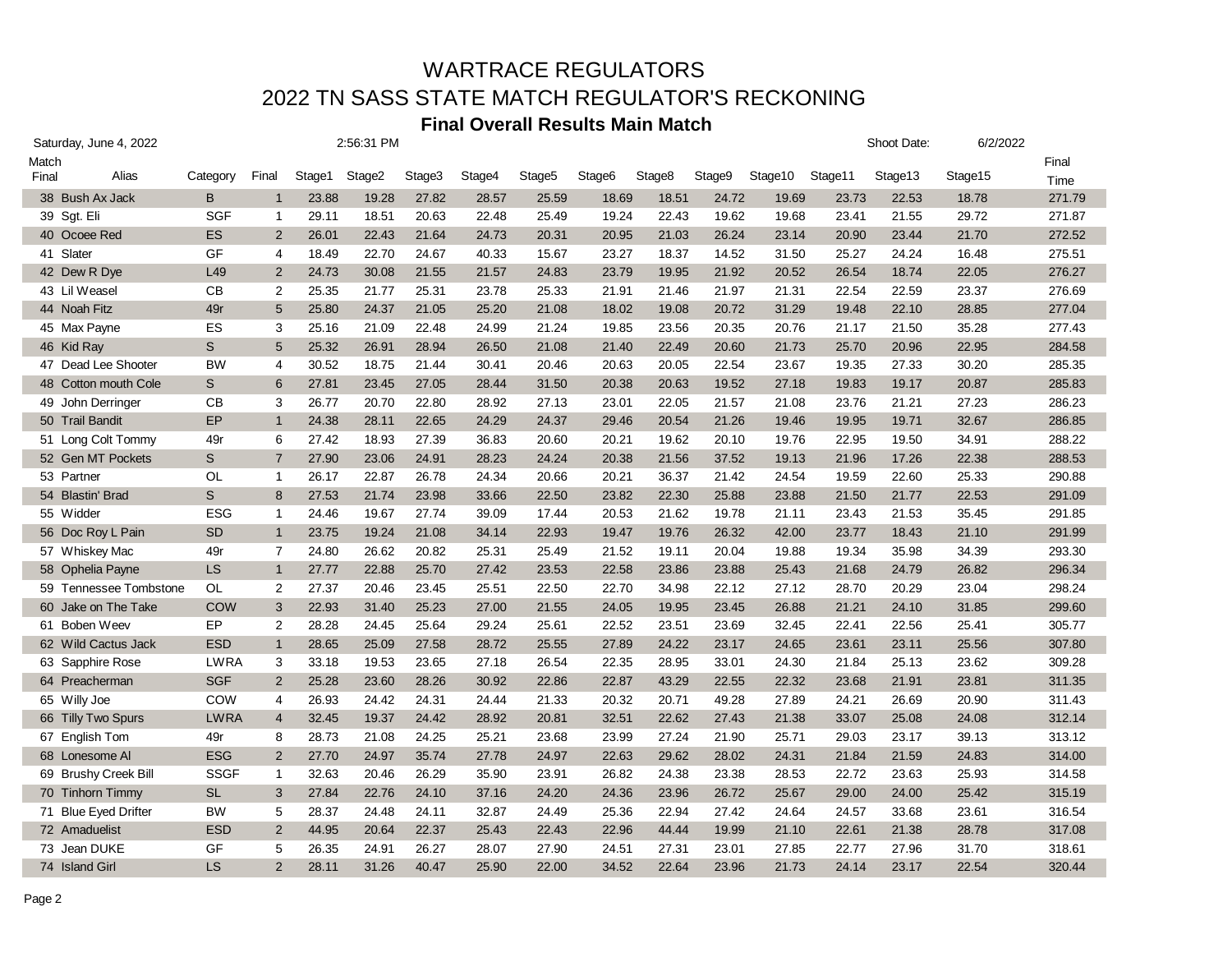|       | Saturday, June 4, 2022   | 2:56:31 PM  |                 |        |        |        |        |                    |                    |        |        |         |         |         | 6/2/2022 |        |
|-------|--------------------------|-------------|-----------------|--------|--------|--------|--------|--------------------|--------------------|--------|--------|---------|---------|---------|----------|--------|
| Match |                          |             |                 |        |        |        |        |                    |                    |        |        |         |         |         |          | Final  |
| Final | Alias                    | Category    | Final           | Stage1 | Stage2 | Stage3 | Stage4 | Stage <sub>5</sub> | Stage <sub>6</sub> | Stage8 | Stage9 | Stage10 | Stage11 | Stage13 | Stage15  | Time   |
|       | 75 Polecat Joe           | EP          | 3               | 31.99  | 25.51  | 31.13  | 30.44  | 24.97              | 25.52              | 24.09  | 25.87  | 24.35   | 23.09   | 32.97   | 24.45    | 324.38 |
|       | 76 Ben T Iron            | cc          | 2               | 29.47  | 37.06  | 29.99  | 29.27  | 25.26              | 26.06              | 25.38  | 25.08  | 24.40   | 25.39   | 24.26   | 24.20    | 325.82 |
|       | 77 Deputy Short Stack    | <b>FCD</b>  | $\mathbf{1}$    | 29.15  | 27.55  | 27.86  | 29.21  | 25.84              | 32.09              | 25.68  | 24.05  | 24.35   | 25.70   | 24.68   | 29.81    | 325.97 |
|       | 78 Scrub Oak Willie      | <b>ESD</b>  | 3               | 30.58  | 29.50  | 26.36  | 31.73  | 24.36              | 23.50              | 28.89  | 24.49  | 29.24   | 30.99   | 23.66   | 23.78    | 327.08 |
|       | 79 Twelve Gage           | <b>YGB</b>  | 2               | 26.12  | 29.94  | 28.12  | 24.50  | 38.78              | 31.46              | 27.37  | 23.84  | 25.31   | 20.20   | 19.41   | 33.67    | 328.72 |
|       | 80 Whiskey Belle         | <b>LWRA</b> | $5\phantom{.0}$ | 27.64  | 21.81  | 24.33  | 25.93  | 30.23              | 34.02              | 29.71  | 21.88  | 28.76   | 20.70   | 24.37   | 42.93    | 332.31 |
|       | 81 Coop Dog              | FC          | 4               | 30.36  | 43.03  | 21.42  | 45.22  | 21.97              | 26.85              | 22.50  | 19.93  | 21.82   | 32.93   | 20.72   | 26.61    | 333.36 |
|       | 82 Whiskey Creek Johnson | <b>OL</b>   | 3               | 53.20  | 32.27  | 28.52  | 39.06  | 20.26              | 19.94              | 25.28  | 30.78  | 20.48   | 19.54   | 19.79   | 29.56    | 338.68 |
|       | 83 Uncle Ethan           | <b>SSGF</b> | 2               | 27.34  | 26.75  | 29.85  | 33.13  | 28.56              | 29.92              | 26.59  | 27.29  | 28.98   | 26.28   | 25.55   | 28.55    | 338.79 |
|       | 84 Garnet Gal            | <b>LSS</b>  | 2               | 33.11  | 27.57  | 27.94  | 31.65  | 23.69              | 24.45              | 24.46  | 29.93  | 25.07   | 29.76   | 27.72   | 34.46    | 339.81 |
|       | 85 Sterling Silver       | 49r         | 9               | 34.87  | 25.41  | 27.00  | 27.33  | 26.61              | 24.98              | 26.55  | 28.42  | 38.75   | 24.42   | 23.88   | 31.60    | 339.82 |
|       | 86 Dancin Angel          | <b>LS</b>   | 3               | 32.67  | 26.48  | 29.28  | 32.93  | 25.24              | 27.71              | 29.49  | 30.47  | 25.36   | 26.04   | 28.75   | 28.02    | 342.44 |
|       | 87 Pecos Pete            | <b>ES</b>   | $\overline{4}$  | 27.54  | 46.28  | 39.18  | 25.98  | 43.83              | 21.86              | 24.29  | 22.10  | 21.97   | 28.00   | 21.74   | 22.74    | 345.51 |
|       | 88 Dungannon Gunner      | <b>SL</b>   | $\overline{4}$  | 48.32  | 36.13  | 31.69  | 32.33  | 25.75              | 24.63              | 24.33  | 24.24  | 25.41   | 22.52   | 24.71   | 25.72    | 345.78 |
|       | 89 Mar-Lynn              | <b>LSG</b>  | $\mathbf{1}$    | 32.26  | 31.94  | 29.80  | 31.58  | 26.00              | 24.89              | 26.98  | 28.62  | 28.57   | 29.18   | 29.57   | 27.05    | 346.44 |
|       | 90 Hoss Cantwrite        | COW         | 5               | 31.81  | 27.34  | 29.53  | 31.43  | 27.93              | 25.95              | 28.74  | 30.26  | 27.58   | 29.23   | 28.44   | 28.51    | 346.75 |
|       | 91 Hopalong Mac          | <b>SD</b>   | 2               | 32.57  | 34.52  | 27.42  | 30.56  | 24.97              | 30.15              | 25.99  | 29.63  | 26.54   | 29.44   | 26.34   | 28.85    | 346.98 |
|       | 92 Suttie                | 49r         | 10 <sup>1</sup> | 35.82  | 22.62  | 28.24  | 48.57  | 23.71              | 23.12              | 22.72  | 21.59  | 40.97   | 27.89   | 25.78   | 26.94    | 347.97 |
|       | 93 Jesamy Kid            | <b>SL</b>   | 5               | 25.01  | 41.37  | 20.44  | 86.57  | 23.75              | 21.60              | 25.32  | 23.68  | 17.63   | 17.47   | 19.95   | 28.33    | 351.12 |
|       | 94 Emmett Moon           | <b>SSGF</b> | 3               | 30.11  | 27.61  | 28.82  | 32.69  | 29.05              | 26.81              | 26.22  | 28.98  | 42.12   | 25.34   | 24.96   | 28.74    | 351.45 |
|       | 95 Shagbark Steve        | CC          | 3               | 28.83  | 29.98  | 27.60  | 35.89  | 26.32              | 45.46              | 30.51  | 26.20  | 25.34   | 24.61   | 25.01   | 26.47    | 352.22 |
|       | 96 Scarlett Darlin'      | <b>LFCG</b> | $\mathbf{1}$    | 31.23  | 25.35  | 27.06  | 30.89  | 29.46              | 24.26              | 47.53  | 25.54  | 30.70   | 25.28   | 27.65   | 27.35    | 352.30 |
|       | 97 West Longer           | <b>SSGF</b> | 4               | 32.34  | 29.67  | 32.49  | 31.45  | 27.15              | 26.86              | 34.06  | 25.10  | 32.82   | 26.14   | 28.71   | 27.61    | 354.40 |
|       | 98 The Revenuer          | 49r         | 11              | 34.81  | 41.48  | 27.27  | 34.39  | 24.81              | 24.10              | 31.91  | 28.58  | 22.88   | 29.48   | 28.76   | 26.83    | 355.30 |
|       | 99 Krazy Kajun           | <b>FCGF</b> | $\mathbf{1}$    | 32.35  | 26.44  | 31.78  | 28.57  | 23.75              | 26.09              | 32.14  | 37.22  | 28.09   | 34.74   | 27.45   | 27.94    | 356.56 |
|       | 100 Jim Powder           | S           | 9               | 26.23  | 23.76  | 22.25  | 27.22  | 19.43              | 33.82              | 19.60  | 41.34  | 24.53   | 18.94   | 76.20   | 24.56    | 357.88 |
|       | 101 TN Missy             | COWG        | 2               | 26.10  | 39.45  | 26.65  | 41.12  | 50.03              | 22.71              | 22.61  | 22.35  | 24.40   | 24.07   | 22.34   | 37.78    | 359.61 |
|       | 102 Sundance             | EP          | $\overline{4}$  | 40.07  | 43.44  | 25.84  | 31.12  | 30.51              | 29.65              | 40.41  | 24.27  | 24.15   | 22.66   | 21.78   | 26.54    | 360.44 |
|       | 103 Les Hitts            | <b>SSGF</b> | 5               | 30.08  | 51.81  | 27.02  | 29.89  | 29.37              | 23.43              | 25.50  | 26.03  | 31.27   | 25.91   | 25.83   | 35.70    | 361.84 |
|       | 104 Sixgun Seamus        | CC          | $\overline{4}$  | 27.58  | 23.89  | 38.23  | 25.25  | 22.52              | 25.71              | 26.89  | 23.36  | 22.88   | 26.13   | 65.74   | 37.58    | 365.76 |
|       | 105 Count Sandor         | <b>FCD</b>  | $\overline{2}$  | 29.35  | 38.83  | 33.07  | 32.22  | 27.50              | 31.77              | 34.59  | 30.42  | 29.85   | 27.00   | 25.08   | 26.14    | 365.82 |
|       | 106 Lethal Lu            | <b>LWRA</b> | 6               | 33.13  | 29.95  | 28.84  | 32.41  | 27.49              | 32.04              | 29.21  | 33.46  | 33.61   | 27.27   | 26.77   | 35.31    | 369.49 |
|       | 107 Poncho               | <b>BW</b>   | 6               | 34.05  | 27.40  | 32.49  | 34.30  | 30.34              | 28.68              | 31.09  | 29.07  | 33.73   | 27.94   | 29.20   | 31.28    | 369.57 |
|       | 108 Lucky Lead Pepper    | D           | 3               | 49.62  | 33.80  | 24.61  | 29.63  | 24.14              | 29.37              | 32.76  | 24.17  | 27.90   | 24.72   | 29.12   | 40.59    | 370.43 |
|       | 109 El Viejo Lobo        | <b>CB</b>   | $\overline{4}$  | 31.21  | 27.67  | 33.69  | 36.96  | 29.77              | 27.64              | 35.43  | 29.08  | 28.84   | 28.38   | 25.53   | 38.73    | 372.93 |
|       | 110 Gunbutcher           | <b>WRA</b>  | 5               | 25.22  | 32.57  | 27.48  | 26.34  | 27.05              | 22.77              | 33.92  | 44.23  | 32.96   | 32.36   | 36.27   | 32.06    | 373.23 |
|       | 111 Pinky Buscadero      | <b>BWL</b>  | $\mathbf{1}$    | 33.73  | 28.34  | 31.70  | 36.06  | 29.55              | 29.41              | 28.81  | 29.73  | 35.19   | 28.26   | 28.45   | 35.58    | 374.81 |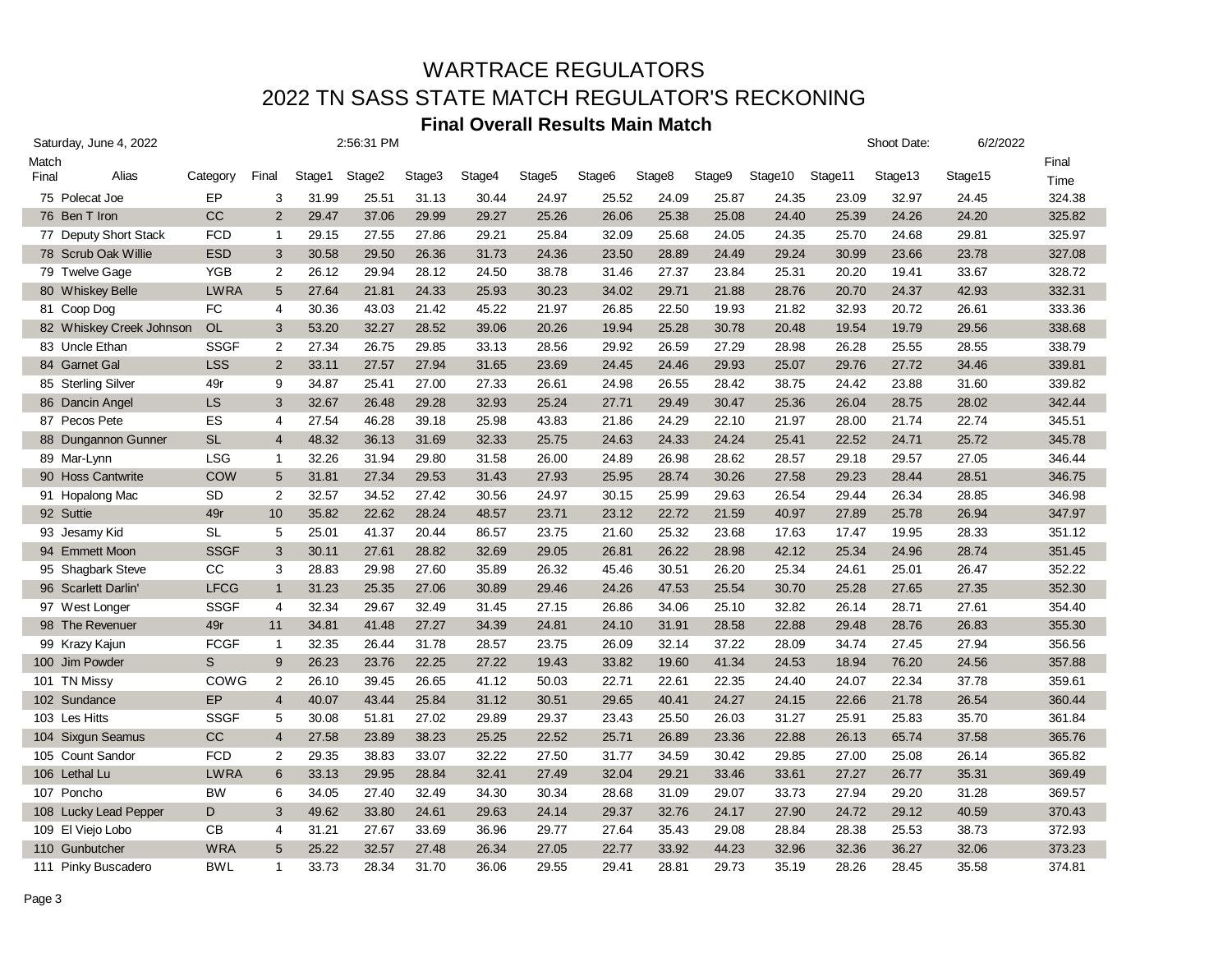|       | Saturday, June 4, 2022 |             |                |        | 2:56:31 PM         |        |        |        |                    |        |        |         |         | Shoot Date: | 6/2/2022 |        |
|-------|------------------------|-------------|----------------|--------|--------------------|--------|--------|--------|--------------------|--------|--------|---------|---------|-------------|----------|--------|
| Match |                        |             |                |        |                    |        |        |        |                    |        |        |         |         |             |          | Final  |
| Final | Alias                  | Category    | Final          | Stage1 | Stage <sub>2</sub> | Stage3 | Stage4 | Stage5 | Stage <sub>6</sub> | Stage8 | Stage9 | Stage10 | Stage11 | Stage13     | Stage15  | Time   |
|       | 112 George Emmett      | <b>ESG</b>  | 3              | 29.51  | 28.78              | 23.52  | 27.99  | 27.65  | 23.97              | 65.06  | 27.42  | 28.10   | 40.71   | 23.22       | 30.75    | 376.68 |
|       | 113 Tombstone John     | <b>CB</b>   | 5              | 44.22  | 29.41              | 31.37  | 54.29  | 23.48  | 31.85              | 32.74  | 25.38  | 25.32   | 25.42   | 25.66       | 27.78    | 376.92 |
|       | 114 Cat A Tonic        | <b>LWRA</b> | $\overline{7}$ | 33.58  | 30.34              | 36.41  | 48.69  | 28.41  | 25.35              | 36.02  | 32.20  | 29.44   | 23.63   | 25.68       | 27.66    | 377.41 |
|       | 115 River City Bly     | OL          | 4              | 34.01  | 28.24              | 31.17  | 34.50  | 29.21  | 28.79              | 28.61  | 31.64  | 29.84   | 31.55   | 35.02       | 35.39    | 377.97 |
|       | 116 Whiskey Hayes      | cc          | 5              | 33.58  | 31.46              | 34.23  | 32.34  | 38.70  | 27.92              | 31.66  | 28.72  | 27.71   | 26.01   | 39.77       | 27.98    | 380.08 |
|       | 117 Long Gulch         | F           | 1              | 37.33  | 32.65              | 28.54  | 31.88  | 41.41  | 25.28              | 33.70  | 39.62  | 28.70   | 27.24   | 25.53       | 30.66    | 382.54 |
|       | 118 Buffalo Trace      | F           | 2              | 45.56  | 43.53              | 28.45  | 34.09  | 27.85  | 26.95              | 28.57  | 27.66  | 32.83   | 29.29   | 30.20       | 31.99    | 386.97 |
|       | 119 Tennessee Whiskers | <b>SD</b>   | 3              | 33.74  | 29.28              | 32.59  | 36.33  | 28.36  | 27.39              | 38.14  | 29.07  | 28.55   | 32.62   | 37.44       | 34.32    | 387.83 |
|       | 120 Grey Horse         | <b>ESG</b>  | $\overline{4}$ | 35.24  | 27.86              | 33.79  | 31.21  | 35.97  | 26.05              | 35.36  | 27.02  | 43.69   | 36.71   | 27.28       | 28.79    | 388.97 |
|       | 121 Deacon Wallace     | CC          | 6              | 35.39  | 26.87              | 33.66  | 51.50  | 25.94  | 30.59              | 28.76  | 28.43  | 34.70   | 29.65   | 28.34       | 36.20    | 390.03 |
|       | 122 Fretless           | 49r         | 12             | 28.37  | 28.42              | 25.07  | 48.31  | 26.05  | 26.08              | 29.06  | 31.79  | 25.60   | 34.37   | 38.56       | 49.20    | 390.88 |
|       | 123 Hell On Heels      | <b>LFC</b>  | $\mathbf{1}$   | 29.20  | 48.45              | 32.93  | 41.98  | 28.97  | 27.71              | 29.45  | 25.74  | 26.42   | 32.80   | 30.06       | 38.83    | 392.54 |
|       | 124 Shirttail Bess     | <b>LFD</b>  | $\mathbf{1}$   | 38.62  | 29.16              | 34.72  | 36.93  | 31.00  | 32.03              | 31.33  | 32.75  | 32.82   | 31.85   | 29.22       | 36.15    | 396.58 |
|       | 125 Rubicon Ryder      | ES          | 5              | 150.00 | 20.82              | 24.49  | 25.02  | 21.65  | 22.05              | 22.76  | 23.22  | 21.36   | 21.33   | 22.24       | 23.49    | 398.43 |
|       | 126 Big Rock           | <b>FCGF</b> | 2              | 38.29  | 36.61              | 35.09  | 38.80  | 34.49  | 25.99              | 38.92  | 35.36  | 30.63   | 21.08   | 39.68       | 24.00    | 398.94 |
|       | 127 Blackjack Lee      | S           | 10             | 36.02  | 45.46              | 28.45  | 45.25  | 27.85  | 26.94              | 32.00  | 27.57  | 41.38   | 27.48   | 24.69       | 36.10    | 399.19 |
|       | 128 Cherokee Sargent   | <b>FCD</b>  | 3              | 30.17  | 28.68              | 44.38  | 41.86  | 26.87  | 41.34              | 29.69  | 28.36  | 29.86   | 37.17   | 30.32       | 30.61    | 399.31 |
|       | 129 Mister Badly       | OL          | 5              | 33.72  | 27.11              | 33.32  | 53.72  | 32.17  | 24.99              | 33.50  | 34.22  | 38.02   | 26.90   | 31.73       | 30.32    | 399.72 |
|       | 130 Molly May Hem      | <b>LWRA</b> | 8              | 44.13  | 34.67              | 34.16  | 33.53  | 33.78  | 33.77              | 30.20  | 30.58  | 26.69   | 30.32   | 34.82       | 34.56    | 401.21 |
|       | 131 Levi Wrangler      | D           | $\overline{4}$ | 43.68  | 33.70              | 30.74  | 41.91  | 39.58  | 31.58              | 32.00  | 25.18  | 27.68   | 34.89   | 26.46       | 34.19    | 401.59 |
|       | 132 Cavanagh Swamp Dog | S           | 11             | 36.86  | 28.35              | 37.59  | 31.25  | 38.01  | 27.77              | 33.49  | 26.62  | 37.73   | 42.02   | 26.29       | 38.30    | 404.28 |
|       | 133 Partner's Partner  | <b>LSSG</b> | $\mathbf{1}$   | 35.81  | 39.88              | 35.09  | 38.88  | 30.48  | 32.09              | 32.26  | 30.38  | 32.53   | 33.12   | 31.05       | 33.72    | 405.29 |
|       | 134 Imis Twohofon      | <b>ES</b>   | 6              | 35.68  | 29.57              | 38.21  | 37.01  | 32.71  | 31.93              | 30.70  | 34.64  | 31.08   | 35.87   | 30.58       | 37.92    | 405.90 |
|       | 135 Foxy Filly         | L49         | 3              | 39.32  | 35.79              | 39.15  | 37.78  | 32.03  | 31.99              | 29.44  | 30.44  | 31.29   | 28.99   | 30.79       | 39.56    | 406.57 |
|       | 136 Tennessee Snuffy   | S.          | 12             | 29.50  | 30.01              | 29.81  | 30.87  | 21.61  | 22.67              | 29.26  | 34.10  | 30.74   | 26.34   | 25.96       | 96.29    | 407.16 |
|       | 137 Diamond Jake       | <b>SL</b>   | 6              | 42.52  | 24.88              | 27.72  | 32.00  | 29.67  | 47.23              | 45.92  | 29.57  | 33.08   | 39.64   | 25.01       | 30.27    | 407.51 |
|       | 138 Colonel Lefty      | <b>SL</b>   | $\overline{7}$ | 43.76  | 32.50              | 40.86  | 37.14  | 32.64  | 29.95              | 38.36  | 33.45  | 29.57   | 29.35   | 27.28       | 37.38    | 412.24 |
|       | 139 Tyrel Cody         | <b>FCGF</b> | 3              | 32.92  | 36.41              | 27.76  | 35.57  | 23.06  | 82.06              | 25.63  | 27.27  | 33.72   | 23.70   | 37.85       | 27.02    | 412.97 |
|       | 140 Frank Buckshot     | <b>BW</b>   | $\overline{7}$ | 37.07  | 30.36              | 39.86  | 53.30  | 32.12  | 35.39              | 30.13  | 28.91  | 32.08   | 28.41   | 28.86       | 37.60    | 414.09 |
|       | 141 Long Wolf          | SSD         | 2              | 31.94  | 53.56              | 31.48  | 48.52  | 29.52  | 29.57              | 42.22  | 29.33  | 29.02   | 28.07   | 27.13       | 34.98    | 415.34 |
|       | 142 Sedalia Dave       | F.          | 3              | 42.61  | 27.45              | 41.16  | 33.77  | 29.99  | 32.95              | 33.56  | 31.74  | 33.09   | 36.44   | 36.64       | 36.79    | 416.19 |
|       | 143 Pine Ridge Jack    | <b>ELR</b>  | $\mathbf{1}$   | 39.45  | 26.34              | 43.63  | 36.00  | 29.82  | 33.93              | 34.27  | 31.52  | 31.09   | 29.42   | 29.73       | 55.15    | 420.35 |
|       | 144 Appalucy           | <b>LSSG</b> | 2              | 34.76  | 30.59              | 29.51  | 46.05  | 26.44  | 33.12              | 34.93  | 63.09  | 34.52   | 30.11   | 29.19       | 29.57    | 421.88 |
|       | 145 Pilgrim Joe        | <b>SL</b>   | 8              | 37.77  | 34.52              | 34.72  | 37.92  | 33.14  | 31.66              | 33.78  | 34.52  | 33.36   | 32.07   | 32.52       | 46.47    | 422.45 |
|       | 146 Whiskey Ro         | CB          | 6              | 36.62  | 30.33              | 33.47  | 53.37  | 31.54  | 36.08              | 31.47  | 36.14  | 31.30   | 31.90   | 31.38       | 46.20    | 429.80 |
|       | 147 Mustang Lewis      | FC          | 5              | 37.11  | 50.43              | 38.73  | 40.84  | 34.01  | 28.88              | 43.08  | 32.08  | 28.84   | 31.73   | 38.06       | 31.11    | 434.90 |
|       | 148 Kid Rich           | <b>OL</b>   | 6              | 43.61  | 41.91              | 33.83  | 45.56  | 41.52  | 35.52              | 30.66  | 36.23  | 42.11   | 26.13   | 32.77       | 31.52    | 441.37 |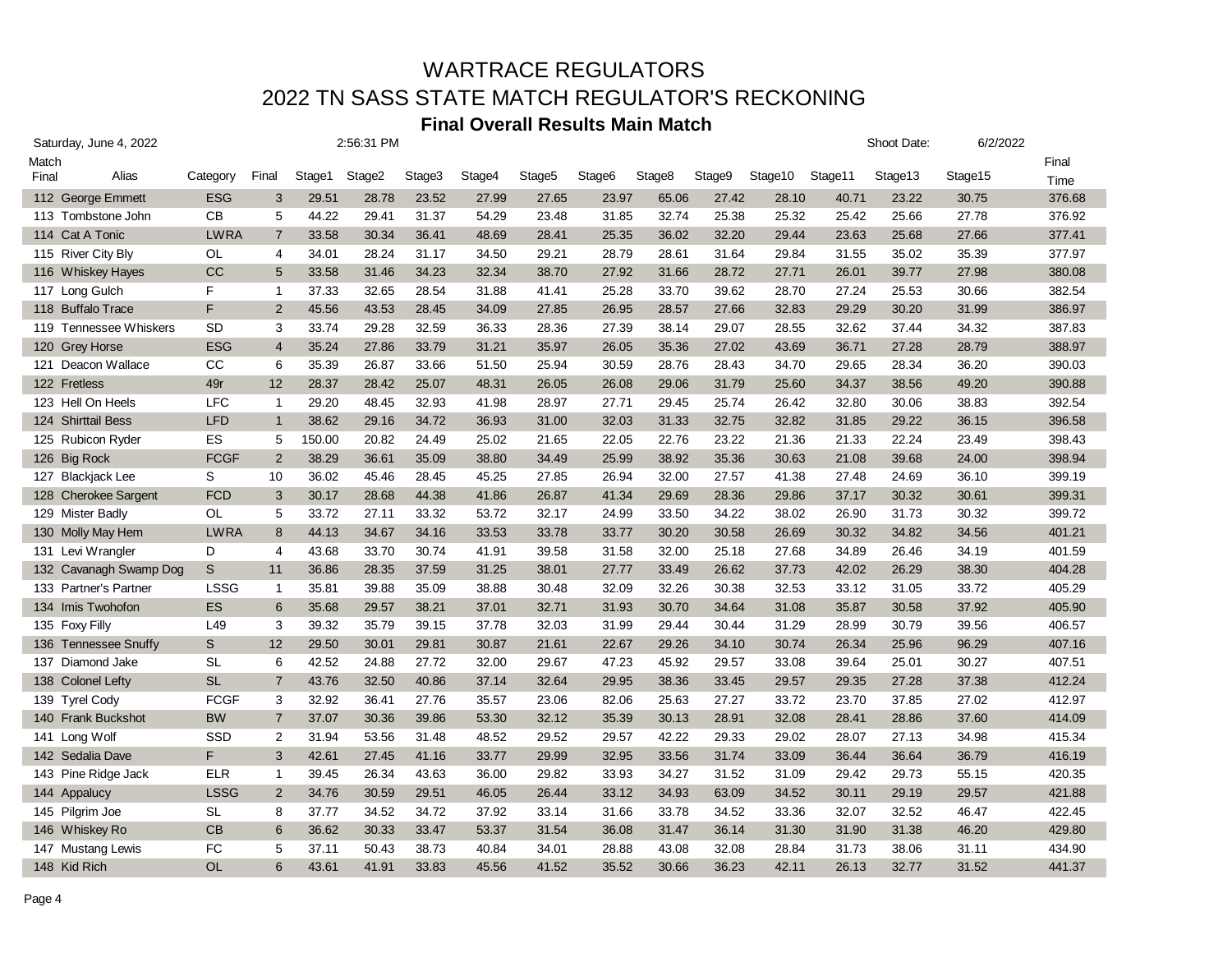|       | Saturday, June 4, 2022   |             |                 |        | 2:56:31 PM |        |        |                    |                    |        |        |         |         | Shoot Date: | 6/2/2022 |        |
|-------|--------------------------|-------------|-----------------|--------|------------|--------|--------|--------------------|--------------------|--------|--------|---------|---------|-------------|----------|--------|
| Match |                          |             |                 |        |            |        |        |                    |                    |        |        |         |         |             |          | Final  |
| Final | Alias                    | Category    | Final           | Stage1 | Stage2     | Stage3 | Stage4 | Stage <sub>5</sub> | Stage <sub>6</sub> | Stage8 | Stage9 | Stage10 | Stage11 | Stage13     | Stage15  | Time   |
|       | 149 Pickpocket Kate      | <b>BWL</b>  | 2               | 39.25  | 29.19      | 36.13  | 38.22  | 36.66              | 31.80              | 37.76  | 37.98  | 44.63   | 34.58   | 37.19       | 39.30    | 442.69 |
|       | 150 Bona Fide            | FC          | 6               | 41.15  | 32.75      | 33.68  | 51.04  | 34.13              | 38.50              | 36.79  | 38.95  | 39.92   | 32.92   | 32.95       | 33.82    | 446.60 |
|       | 151 Possum               | COW         | 6               | 29.41  | 52.52      | 23.01  | 22.26  | 20.43              | 150.00             | 22.72  | 28.79  | 25.31   | 18.79   | 27.50       | 28.69    | 449.43 |
|       | 152 Fat Chance Bucko     | <b>ESG</b>  | 5               | 46.34  | 51.37      | 34.77  | 38.98  | 37.62              | 37.99              | 31.63  | 29.45  | 31.58   | 39.49   | 30.77       | 43.50    | 453.49 |
|       | 153 Carolina Sunshine    | <b>LWRA</b> | 9               | 33.26  | 36.62      | 59.17  | 49.41  | 27.99              | 29.63              | 44.45  | 40.85  | 37.16   | 29.72   | 27.95       | 37.41    | 453.62 |
|       | 154 Pullin Triggers      | GF          | 6               | 37.90  | 21.57      | 26.78  | 32.89  | 23.98              | 26.26              | 29.34  | 23.99  | 25.33   | 27.19   | 150.00      | 34.57    | 459.80 |
|       | 155 Railroad Bill        | <b>SSGF</b> | 6               | 37.17  | 42.61      | 33.48  | 62.29  | 31.49              | 31.29              | 43.94  | 36.17  | 32.49   | 38.23   | 34.04       | 37.27    | 460.47 |
|       | 156 Miss Weev            | <b>LCB</b>  | $\mathbf{1}$    | 34.49  | 103.62     | 43.29  | 37.81  | 28.36              | 40.12              | 28.44  | 30.69  | 28.63   | 26.89   | 29.04       | 31.91    | 463.29 |
|       | 157 Doc Kay B May        | CG          | $\mathbf{1}$    | 47.90  | 41.35      | 41.53  | 37.67  | 31.97              | 34.44              | 39.85  | 32.15  | 44.39   | 32.94   | 39.18       | 41.86    | 465.23 |
|       | 158 High Cotton Kitty    | <b>LFC</b>  | 2               | 38.86  | 51.09      | 45.50  | 34.68  | 30.59              | 33.21              | 49.48  | 41.46  | 29.34   | 38.49   | 34.79       | 42.40    | 469.89 |
|       | 159 Crawdaddy            | <b>SL</b>   | 9               | 26.17  | 28.14      | 29.69  | 31.90  | 150.00             | 23.91              | 22.96  | 37.66  | 37.66   | 22.49   | 29.43       | 32.82    | 472.83 |
|       | 160 The Twilight Kid     | <b>SL</b>   | 10              | 36.59  | 31.89      | 46.48  | 50.09  | 34.56              | 30.44              | 43.58  | 30.88  | 44.11   | 40.54   | 46.64       | 38.07    | 473.87 |
|       | 161 Hassayampa John Moss | <b>ESG</b>  | 6               | 44.34  | 39.23      | 39.24  | 41.88  | 35.36              | 34.89              | 39.70  | 35.42  | 41.52   | 37.23   | 50.63       | 38.30    | 477.74 |
|       | 162 Lil Feller           | ${\sf FC}$  | $\overline{7}$  | 48.94  | 37.74      | 32.24  | 39.07  | 47.80              | 52.81              | 38.05  | 34.83  | 30.68   | 43.62   | 27.10       | 45.96    | 478.84 |
|       | 163 Candice B Real       | L49         | $\overline{4}$  | 53.79  | 33.72      | 34.89  | 44.26  | 33.47              | 42.61              | 35.72  | 69.08  | 32.65   | 32.89   | 32.72       | 37.01    | 482.81 |
|       | 164 Blue Wolf            | <b>SD</b>   | $\overline{4}$  | 44.39  | 37.94      | 33.68  | 57.56  | 31.63              | 57.07              | 34.59  | 31.41  | 34.21   | 38.54   | 34.61       | 50.27    | 485.90 |
|       | 165 Cayenne Kay          | CG          | 2               | 39.59  | 36.24      | 34.95  | 47.26  | 30.58              | 32.03              | 71.97  | 31.01  | 40.44   | 31.00   | 56.06       | 36.46    | 487.59 |
|       | 166 Toyboy Bandito       | <b>SGF</b>  | 3               | 37.07  | 47.53      | 54.19  | 41.01  | 43.33              | 37.29              | 47.98  | 27.19  | 38.10   | 27.76   | 60.52       | 30.14    | 492.11 |
|       | 167 Deacon Henry         | SSD         | 3               | 45.21  | 26.68      | 29.86  | 32.80  | 29.82              | 33.92              | 28.44  | 28.12  | 32.66   | 29.71   | 29.10       | 150.00   | 496.32 |
|       | 168 Red River Vaquero    | <b>FCD</b>  | $\overline{4}$  | 40.58  | 49.69      | 49.09  | 45.68  | 42.03              | 37.41              | 45.50  | 41.29  | 38.57   | 38.27   | 34.03       | 39.52    | 501.66 |
|       | 169 Big Bore John        | JW          | $\mathbf{1}$    | 50.29  | 48.49      | 44.00  | 53.73  | 30.37              | 47.54              | 39.60  | 40.45  | 51.44   | 30.52   | 34.05       | 37.42    | 507.90 |
|       | 170 Canoe Creek Kid      | <b>ESD</b>  | $\overline{4}$  | 46.89  | 62.06      | 44.08  | 56.56  | 36.65              | 38.76              | 39.32  | 34.48  | 37.62   | 40.82   | 37.46       | 36.82    | 511.52 |
|       | 171 Bushy Cap            | <b>SGF</b>  | 4               | 55.26  | 56.39      | 38.02  | 40.75  | 37.88              | 38.65              | 38.87  | 35.35  | 38.64   | 50.38   | 38.45       | 43.09    | 511.73 |
|       | 172 Smart Asterisk       | <b>ESD</b>  | $5\overline{5}$ | 48.62  | 39.13      | 48.47  | 49.31  | 39.93              | 33.41              | 47.80  | 36.28  | 40.70   | 52.65   | 37.78       | 37.83    | 511.91 |
|       | 173 Liberty Walsh        | <b>LCB</b>  | 2               | 46.33  | 38.45      | 41.34  | 46.10  | 47.42              | 50.17              | 43.03  | 42.05  | 39.37   | 36.86   | 36.75       | 47.93    | 515.80 |
|       | 174 Noruego Fisk         | <b>WRA</b>  | 6               | 45.08  | 37.33      | 48.79  | 48.15  | 42.47              | 53.44              | 37.62  | 45.61  | 51.34   | 37.67   | 37.33       | 40.75    | 525.58 |
|       | 175 Doc Southerly        | <b>OL</b>   | $\overline{7}$  | 64.05  | 31.66      | 36.28  | 56.11  | 53.11              | 33.45              | 39.89  | 65.99  | 40.12   | 34.20   | 35.32       | 35.80    | 525.98 |
|       | 176 Foxplay Kid          | <b>COWG</b> | 3               | 51.17  | 40.87      | 39.50  | 36.59  | 52.69              | 51.49              | 35.83  | 32.70  | 32.18   | 89.94   | 29.61       | 40.76    | 533.33 |
|       | 177 Tin Can Sailor       | S           | 13              | 24.35  | 150.00     | 29.19  | 35.36  | 23.25              | 41.31              | 28.57  | 21.81  | 23.07   | 104.48  | 25.90       | 28.60    | 535.89 |
|       | 178 Shez A Pistol        | <b>LS</b>   | $\overline{4}$  | 40.25  | 46.28      | 57.47  | 53.75  | 35.01              | 43.57              | 33.28  | 41.81  | 47.55   | 39.38   | 54.63       | 53.52    | 546.50 |
|       | 179 Kantankeres Tank     | <b>SSD</b>  | 4               | 42.46  | 52.63      | 37.01  | 60.18  | 37.10              | 42.62              | 48.90  | 42.78  | 42.39   | 40.76   | 42.59       | 58.07    | 547.49 |
|       | 180 Loose Cinch          | <b>OL</b>   | 8               | 70.84  | 43.89      | 42.31  | 34.53  | 38.98              | 29.98              | 45.33  | 42.27  | 60.35   | 57.07   | 29.40       | 57.71    | 552.66 |
|       | 181 Ricochet Ruthie      | LS          | 5               | 49.59  | 38.10      | 45.36  | 80.04  | 41.34              | 38.26              | 39.84  | 41.90  | 40.67   | 50.58   | 44.73       | 48.97    | 559.38 |
|       | 182 Rosewood             | <b>BG</b>   | $\mathbf{1}$    | 44.64  | 42.39      | 37.60  | 44.23  | 32.41              | 41.38              | 45.17  | 43.48  | 53.11   | 77.67   | 43.66       | 55.63    | 561.37 |
|       | 183 Sierra Hombre        | GF          | $\overline{7}$  | 48.14  | 43.04      | 48.04  | 38.30  | 37.03              | 51.81              | 41.44  | 38.65  | 42.14   | 67.61   | 77.20       | 37.87    | 571.27 |
|       | 184 Blackhawk Ketchum    | COW         | $\overline{7}$  | 35.50  | 40.84      | 42.35  | 45.51  | 42.07              | 49.94              | 150.00 | 27.72  | 47.84   | 34.06   | 24.64       | 34.25    | 574.72 |
|       | 185 Dobber               | <b>FCD</b>  | 5               | 53.89  | 54.44      | 53.46  | 48.65  | 39.49              | 41.93              | 46.92  | 46.76  | 55.43   | 49.30   | 44.18       | 41.64    | 576.09 |